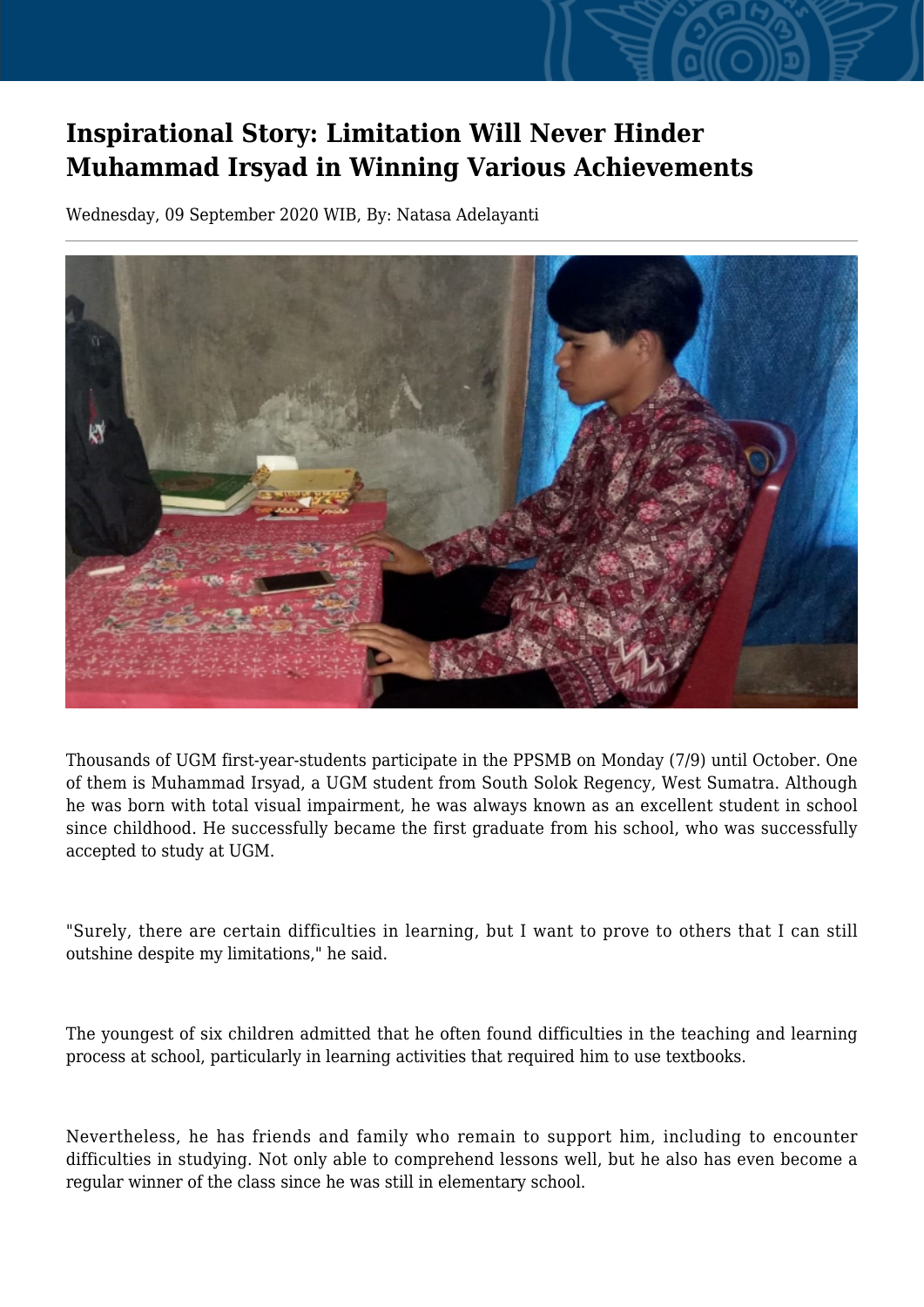"Some friends help me. They helped me read the book's material when I couldn't even read it," said Irsyad.

Irsyad realizes that his district still faces several social problems, ranging from economic inequality to educational inequality.

Therefore, he dedicates to take an education that will prepare him to develop his region and become a stakeholder in the local community's life after completing his high school education.

"In my district, a lot of children do not go to school. This condition is due to the costs or lack of encouragement from their parents. I want to contribute myself to solve problems such as this and help the community," he said.

Starting his final year at high school, Irsyad began to wish to study at UGM. Both parents had doubts about this choice. So far, his parents always accompany Irsyad when he is outside the home. Hence, Irsyad's parent is worried if Irsyad will have to live alone away from them in a new place.

However, Irsyad kept trying to convince them that he was ready to face the challenges that would arise later and learn to live independently. With his parents' blessing, he also proved his dedication to participating in the new student admissions at UGM.

He started to collect information regarding the selection process and the things he had to prepare. He only relies on the internet to learn everything about this selection, including to find out for materials for the selection test or UTBK.

"I didn't pay for tutors, so I could only diligently read the practice questions found on the internet and search for videos on YouTube," he said.

He conducted UTBK in Padang city, and after waiting for several weeks, Irsyad finally received information that he had successfully passed the test to be a UGM student candidate.

Emotion and pride surround him because of those closest that finally brought him in passing his struggle. Besides, they also gave support and prayers that had brought him to become a UGM student. He starts his days with great enthusiasm as a UGM first-year-student and dedicates himself later to make other achievements.